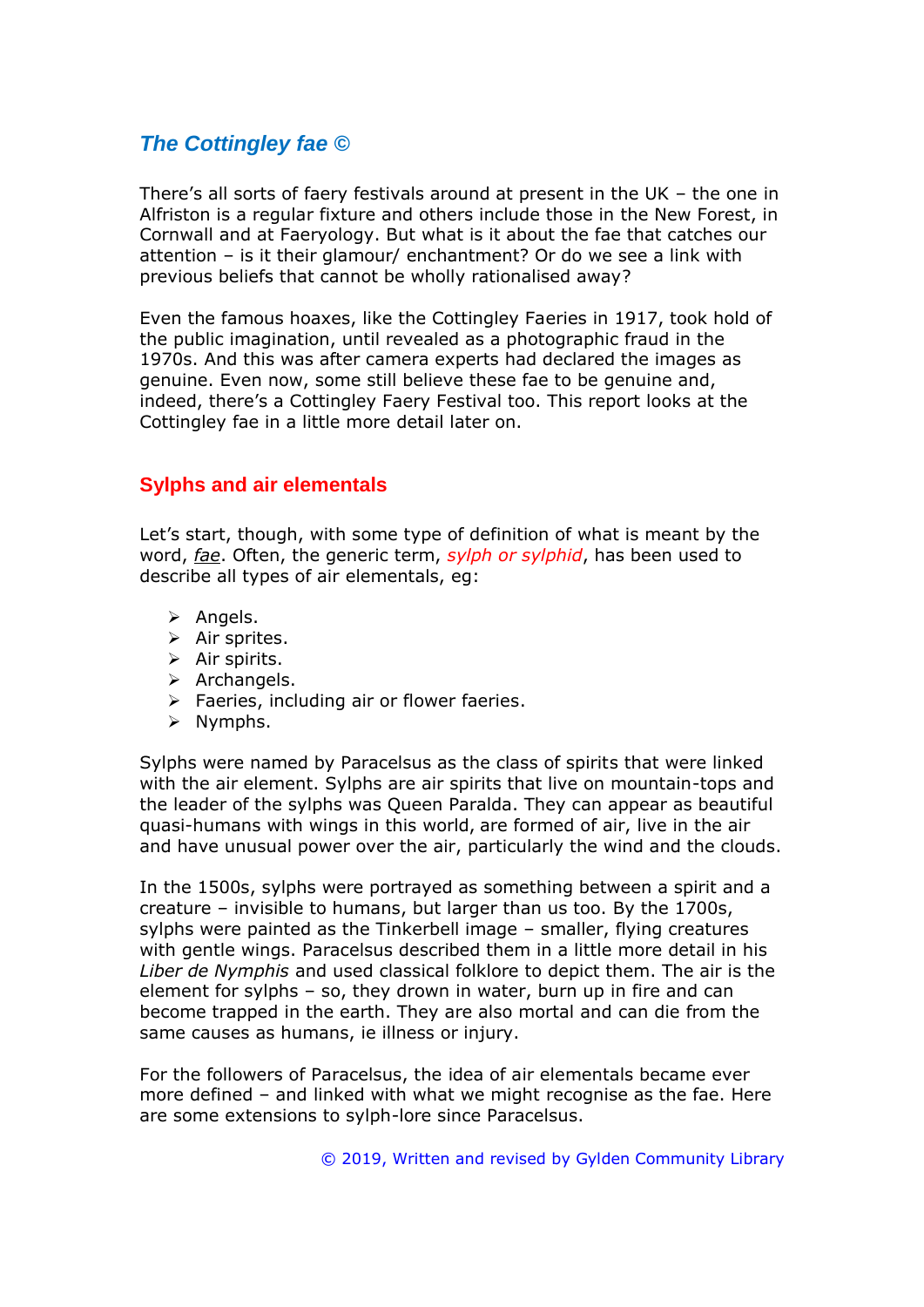- 1. Sylphs can change their shapes.
- 2. They are the flying angelic beings, made out of air itself.
- 3. In their truest form, they are tall, humanoid beings with huge wings, more than double the length of their bodies, flying and swooping in the sky like eagles.
- 4. Sylphs can make patterns in the clouds with their wings.
- 5. They are concerned about pollution/ the health of the skies.
- 6. Some claim that sylphs can clear away contrails from jets and can also affect the weather, because of their large wings.
- 7. Sylphs remain invisible to us, but one may see them by strong gusts of wind or intricate patterns in the clouds.
- 8. You may feel the presence of a sylph as a soothing, peaceful breeze that seems to speak directly to you, particularly if you are interested in nature, clouds or the environment.

## **Sylphs, Tinkerbell and the Theosophists**

In the late 1800s, the concepts of Paracelsus started to become more popular in the Theosophist movement, which believed in the existence of other metaphysical dimensions in which beings existed who cared about our natural world. A major philosopher here was an Austrian, Rudolf Steiner, who set out his beliefs in a series of lectures between 1908-24.

Such beliefs included the existence of elemental beings and how humans could contact or communicate with them. A typical example for Steiner was the use of clairvoyance or altered consciousness, ie "an ability to perceive a non-material reality existing alongside, but in constant synergy with, the material world," (*Perception of the Elemental World*, 1913).

The approach of theosophy, under the leadership of Madame Blavatsky, regarded faeries as a vital part of the natural world. In fact, many theosophy books or articles are full of faery references, eg the writer, Walter Evans-Wentz, produced a key work in 1911, *Fairy Faith in Celtic Countries*.

In 1926, the Fairy Investigation Society was founded with a clear theosophist agenda. Theosophy classified the existence of faeries and specified how faeries helped in the natural world. To a large extent, it was a theosophist principle that underpinned how Walt Disney depicted faeries in his films. In this case, it's the timeline that's important, because the Disney films of *Snow White* in 1937 and *Fantasia* in 1940 were based on the faeries as part of the natural order. Faeries as autumn leaves and snowflakes in *Fantasia* all reflect a basic theosophist tenet at that time.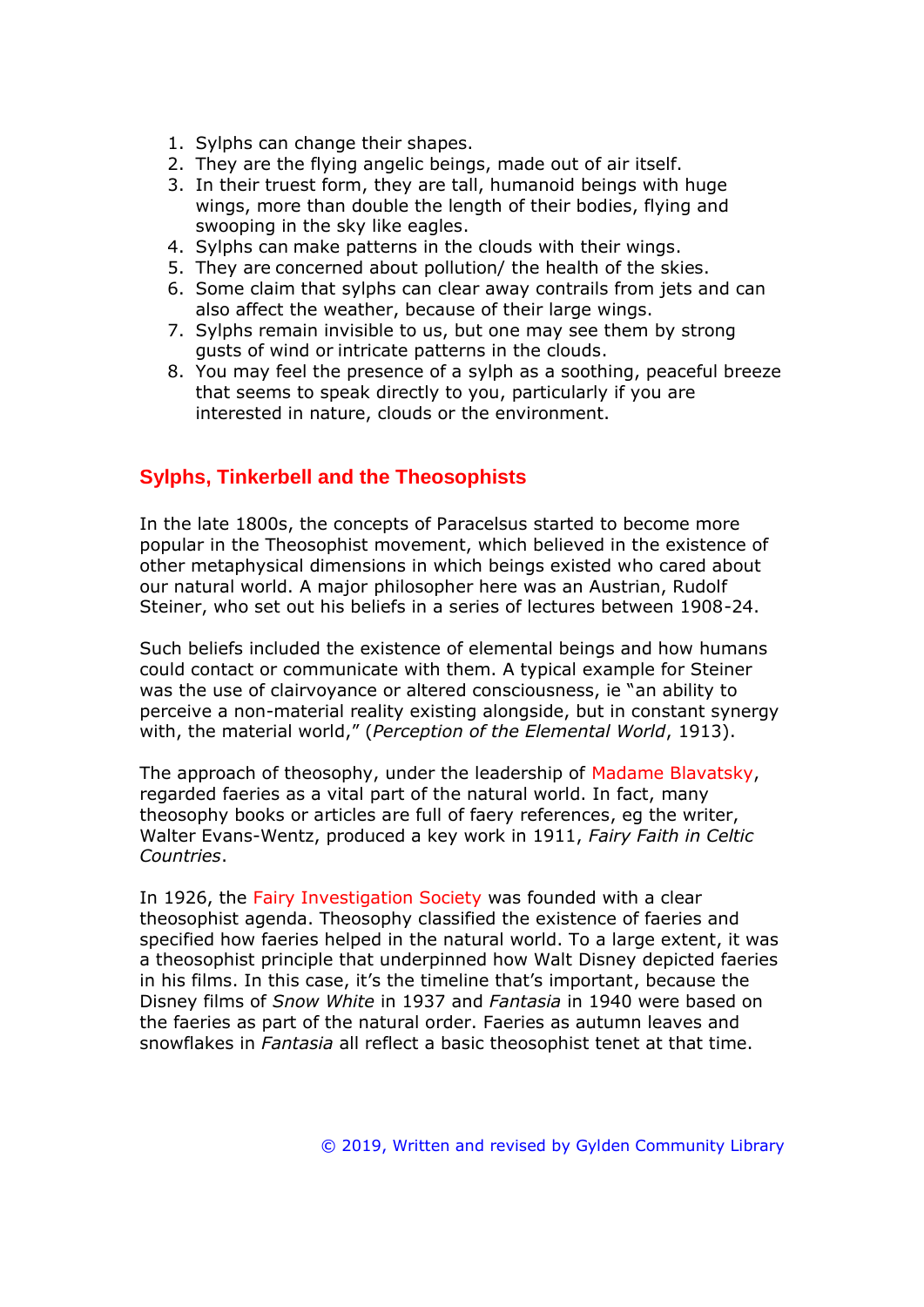And this image continues to pervade our culture, right up to Walt Disney's *Peter Pan* in 1953 and beyond, with a whole media circus in place around the Tinkerbell character. The Fairy Investigation Society found that interest in faeries began to grow again in the 1960s and 1970s. Two reasons for this really – an increased interest in British/Irish folklore and the new consciousness of the hippy movement regarding ecology and spiritual topics.

## **The Cottingley case**

And so, we come to the Cottingley Faeries. Cottingley is a small area, near Shipley in West Yorkshire. In July 1917, Elsie Wright (aged 16) and her cousin, Frances Griffiths (aged 10), went out to the bottom of their garden in Cottingley – with Elsie's father's camera. The camera was a special one for that time: a Midg quarter-plate. Arthur Wright was a keen amateur photographer with his own darkroom.

Elsie's parents had listened to the girls' stories about playing with faeries with condescension. What the girls actually did was to make paper cutouts of faeries, copied from a book, pinned these figures to plants and took turns in posing with the paper faeries, whilst the other girl took photos. The photos were developed by the girls in Arthur's darkroom and shown to their families as evidence that faeries were real. Arthur Wright didn't believe a word and refused to lend his camera to them again. Trouble was that Elsie's mother did believe the girls.

If we look closely as the photos now, it's obvious that they're fakes with 2-D staged figures. Even the girl's expressions are false, but in 1917, these considerations were less clear-cut, particularly at the end of the Great War, when spiritualism and magic were seen as a better route than the harsh realism of war.



© 2019, Written and revised by Gylden Community Library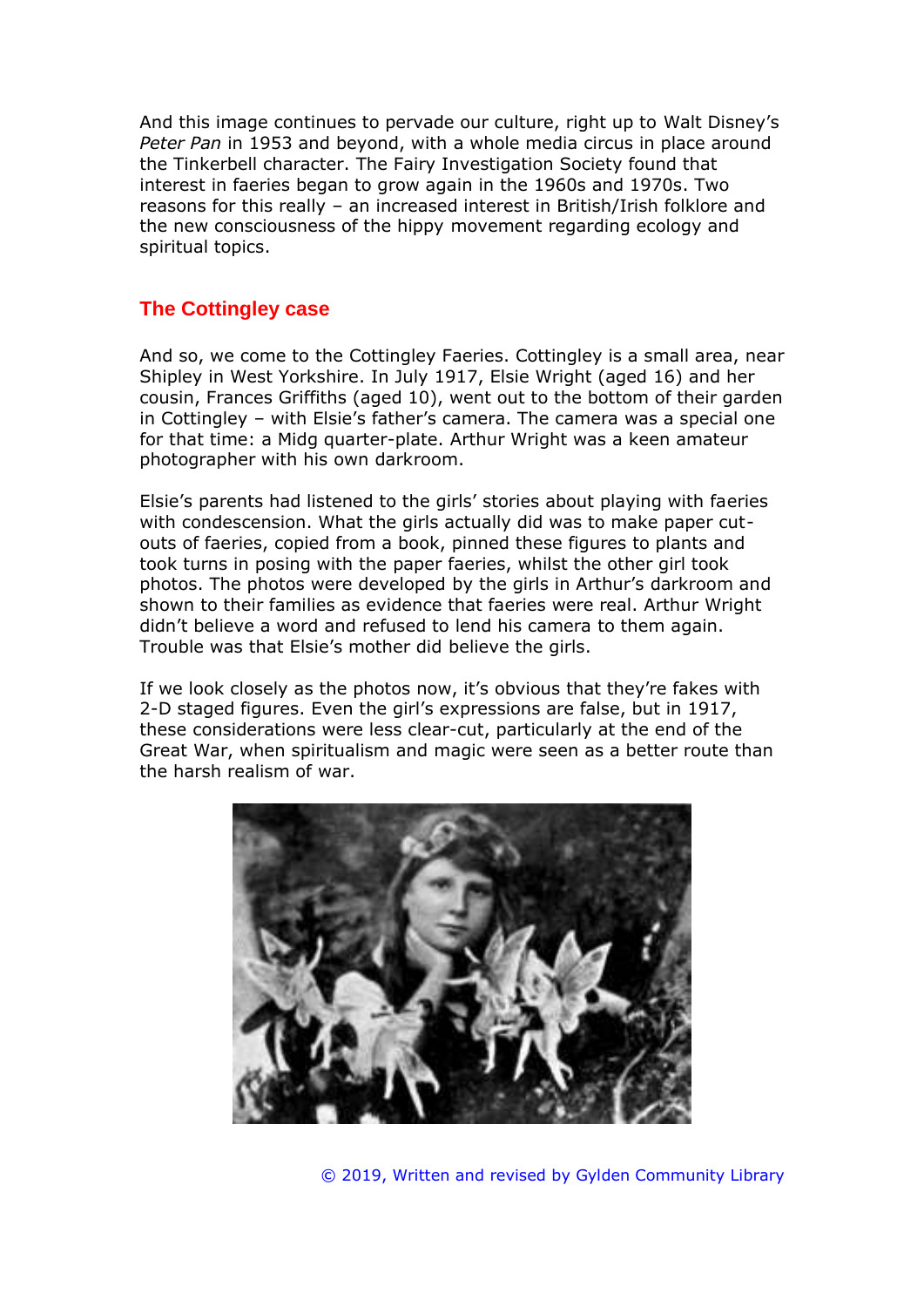In 1919, Mrs Wright showed the photos to a meeting of the local Theosophical Society (*see above*). And the members of that group immediately and unilaterally accepted the photographic images as real. One leading member (Edward Gardner) started a public campaign to show the Cottingley faeries as proof of the next cycle of evolution! Mr Gardner gave lectures, made copies of the images and passed them out to all and sundry.

Other converts to the faery photos included Margaret Macmillan and Sir Arthur Conan Doyle, who asked Gardner to get more photos. He visited the girls, who went down to the stream with Gardner's camera and came back with three more pictures. Edward Gardner then invited a psychic to Cottingley and his conclusion was that the place was infested with the fae!

After a while, public interest declined in the photos, especially in the light of the Second World War, apart from occasional enquiries. In 1983, the girls finally admitted that the photos were fakes, but some still want to believe in the truth of this encounter

### **Conclusion: the fae and magick**

OK then, so the Cottingley fae was a hoax, but it's true that many cultures believe in faery folk – beliefs that stretch back thousands of years. Just consider all the different names for the fae: elves, peri, pixies, spriggans, brownies, shining people, etc.

The Saxons believed in the fae, naming them *puca*, ie mischievous sprites that would steal your crops or upset your livestock. This is why we still come across a Pook Lane or Pook Hill. In Norse legends, there are many types of elves or *disir*. The Romans valued household spirits, eg the penates or lares. Ancient Greeks believed in fae-like beings, such as satyrs, nymphs or *sileni*.

Over the last decade or so, faery magick has been adopted by several pagan pathways, including Wicca, shamanism and a belief in faery lore that is quite separate. Faery lore and magick itself concerns those who believe they can communicate with the fae to achieve changes in nature or psychology. To some extent, this belief is not so far from that of Steiner.

For those on various Wiccan pathways, the faery element derives mainly from the writings of Kisma Stepanich in the 1990s. Kisma Stepanich is a writer, who concentrates on the Irish mythic tradition in establishing faery tarot, faery lore and faery traditions, based on Celtic legends. Or one could take the *Nanny Ogg* viewpoint.